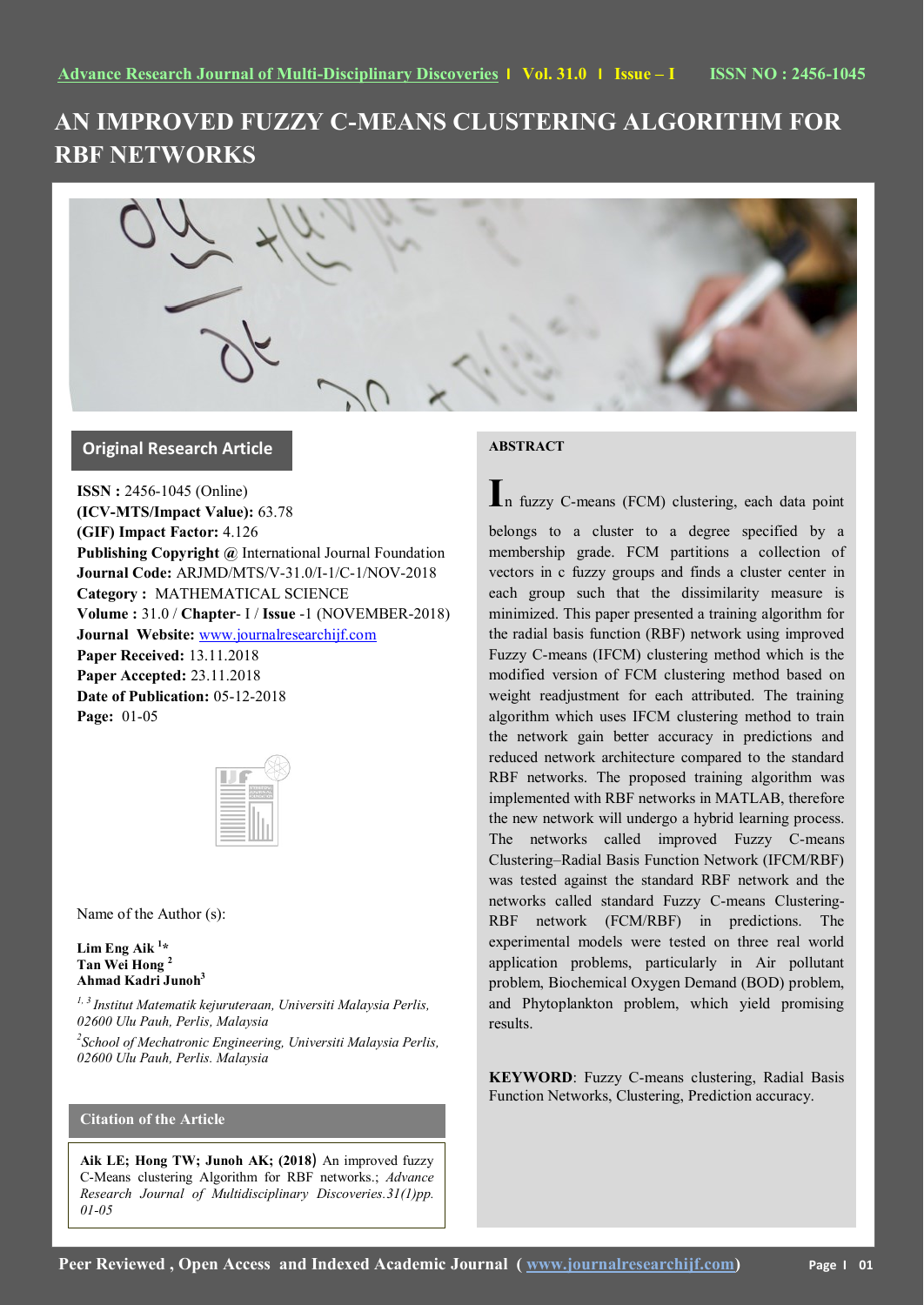## **I. INTRODUCTION**

Radial Basis Function (RBF) networks form a type of Artificial Neural Networks (ANNs), which has certain advantages over other kinds of ANNs, such as for instance better approximation capabilities, simpler network structures and faster learning algorithms. As a result of popularity of RBF networks, there are many researchers whom have been working to produce more effective training algorithms, set alongside the standard techniques (A. Alexandridis, Chondrodima, Giannopoulos, & Sarimveis, 2016; Alex Alexandridis, Chondrodima, Giannopoulos, & Sarimveis, 2017; da Silva, Maia, & Cabacinha, 2018; Hu, You, Liu, & He, 2018; Sarimveis, Alexandridis, & Bafas, 2003; Shan & Xu, 2017; Sun et al., 2013).

RBF networks are useful in approximation problems, but it requires quite a long time to teach the networks as it pertains to a huge number of training data, yet create a high error because of possible invalid data in the training data. Even though a combination of clustering methods in RBF networks has been proven by Sarimveis (Sarimveis et al., 2003) to be faster in training, it still produces a more substantial error. This is due to the standard clustering algorithms which still lack the ability to choose the most accurate and informative centers. By using IFCM clustering method, we are able to fix the problem stated above. As we know, the more accurate the centers chosen, the more accurate the information that feeds to the train network, this leads to more accurate result.

In this paper, a fast algorithm for training RBF networks which produce high accuracies is presented, which selects the input centers using the IFCM method. The speed of the presented method is due to the fact that it does not involve the formulation and solution of a nonlinear optimization problem, while it requires only one pass of the training data. The methodology is illustrated through the application of the experimental models by forecasting the pollutant trend at Forth Worth City, Texas with air quality data from Texas Resource Conservation Commission database, BOD concentration and Phytoplankton growth and death rates, both with data from Lim (Aik, 2006). The advantages of the presented learning strategy (IFCM/RBF) are identified and the results are compared with standard RBF networks and FCM/RBF.

#### **II. IMPROVED FUZZY C-MEANS CLUSTERING ALGORITHM (IFCM)**

The improved fuzzy C-means (IFCM) algorithm is based on the attribute weight assignment with its weight learning is mainly based on the similarity between samples. Motivated by simplicity and easy-manipulation of similarity measure based on Euclidean distance (X. Wang, Wang, & Wang, 2004), the

similarity measure  $\rho_{ij}^{(w)}$  is defined as follows:

( ) ( ) 1 \* 1 *w ij w ij d* …………………… (1)

Since similarity measure (1) is associated with the weighted Euclidean distance, it has well analytic properties and intuitive meaning (X. Wang et al., 2004). The value of similarity measure  $\rho_{ij}^{(w)}$  is referred as the similarity degree. When w =  $(1,1,...,1)$ , the similarity degree  $\rho_{ij}^{(1)}$  is uniform distributed in [0,1]. However, most real data sets may not meet the requirement of uniformly distribution in [0,1]. To adjust the mean of the distribution of  $\rho_{ij}$ , the positive parameter  $\beta$  (>0) is used. Remarking that 0.5 is the mean of the uniform distribution in [0,1], hence it is preferable to select a  $\beta$  such that:

$$
\frac{2}{n(n-1)}\sum_{j (2)
$$

where  $d_{ij}$  is the commonly used Euclidean distance, and  $d_{ij}^{(w)}$  is the weighted Euclidean distance defined as follows:

 *k S k ik jk w ij d w x x* 1,..., ( ) 2 2 ( ) ………………… (3)

where  $w = (w_1, w_2, ..., w_S)$  is the attribute weight vector. Its component is the important degree corresponding to each attribute. The larger the  $w_k$ , the more important the  $k$ -th attribute is in FCM. When  $w = (1, ..., 1)$ , the space  $\{ ||d_{ij}^{(w)} \le r|| \}$  is a hyper-sphere with radius *r* in the well-known Euclidean space. In the Euclidean space,  $d_{ij}^{(w)}$  is denoted by  $d_{ij}$  and  $p_{ij}^{(w)}$  by  $p_{ij}$ . When  $w \neq (1,...,1)$ , it means that the axes would be extended or contracted in accordance with  $w_k$ . The space  $\{ ||d_{ij}^{(w)} \le r|| \}$  is hyper-ellipse and is called the transformed space. The more lower the value of  $w_k$ , the broader the flattening extent.

According to De Luca and Termini (1972) (De Luca & Termini, 1972), the fuzziness of similarity degrees {  $\rho_{ij}$  |  $i < j$  } can be defined as

*Fuzziness* = 
$$
\frac{-2}{n(n-1)} \sum \left( \rho_{ij} \log \rho_{ij} + (1 - \rho_{ij}) \log(1 - \rho_{ij}) \right) \cdot \dots (4)
$$

It is clear that fuzziness shown in equation (4) attains its maximum when all similarity degrees are close to 0.5. It will attain its minimum when all similarity degrees are close to either 0 or 1 (W. Wang, Wang, Cui, & Wang, 2008). A good partition should have the following properties; the samples within one cluster are close to the centre and different centres are more separate, which implies that the samples within one cluster are more similar, i.e.  $\rho_{ij}^{(w)} \rightarrow 1$ . Dissimilar samples are more separate, i.e.  $\rho_{ij}^{(w)} \to 0$ , so that the fuzziness given in equation (4) is low. The hope is that by adjusting *w*, similar objects  $(\rho_{ij} > 0.5)$  in the Euclidean space are more similar  $(\rho_{ij}^{(w)} \rightarrow 1)$  in the transformed space, and the dissimilar objects ( $\rho_{ij}$  < 0.5) in the Euclidean space are more separate  $(\rho_{ij}^{(w)} \to 0)$  in the transformed space.

Based on the above discussion, notice that the learning of attribute-weight value can be done by minimizing an evaluation function *E(w)* first introduced in Basak (1998) (Basak, De, & Pal, 1998) and then applied to clustering performance improvement (Yeung & Wang, 2002). *E(w)* is defined as:

$$
E(w) = \frac{2}{n(n-1)} \sum_{i} \sum_{j \neq i} \frac{1}{2} \Big( \rho_{ij}^{(w)} (1 - \rho_{ij}) + \rho_{ij} (1 - \rho_{ij}^{(w)}) \Big) \dots (5)
$$

The gradient descent technique can be used to minimize *E(w)*. Let  $\Delta w_k$  be the change of  $w_k$ , compute as follows:

**ADVANCE RESEARCH JOURNAL OF MULTIDISCIPLINARY DISCOVERIES**

ŏ

**ADVANCE** 

MULTIDISCIPI

ERIES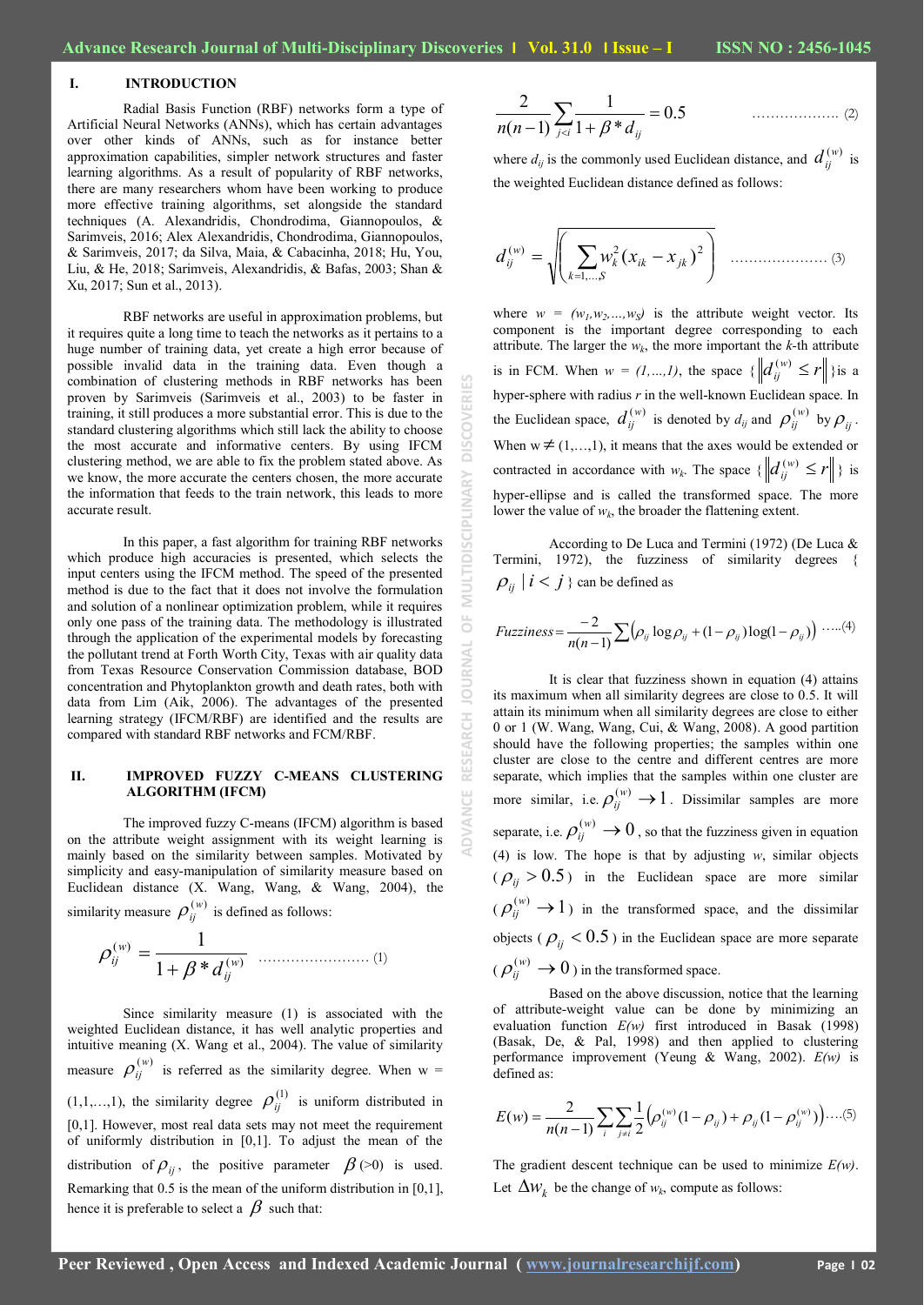(0 ) ( ) *k s w E w w k <sup>k</sup>* ………………. (6)

For the procedure and related details, one can refer to Yeung and Wang (2002) (Yeung & Wang, 2002).

After obtaining attribute-weight values by the above learning, the weighted Euclidean distance can be used to replace the common Euclidean distance in FCM. In this way, the objective function  $J^{(w)}$  given as follows:

 *C i n j ij m J U c c<sup>C</sup> uij d* 1 1 2 1 ( , ,..., ) …………. (7)

then become the following:

 *C i n j w ij m C ij w J U c c u d* 1 1 ( ) 2 1 ( ) ( , ,..., ) ( ) ………. (8)

Minimizing equation (8) subject to

*u j n C i ij* 1, 1,..., 1 . ………………. (9)

then obtain  $u_{ii}$  and  $c_i$  as follows:

$$
c_{i} = \frac{\sum_{j=1}^{n} u_{ij}^{m} x_{j}}{\sum_{j=1}^{n} u_{ij}^{m}}
$$
 (10)  

$$
u_{ij} = \frac{1}{\sum_{k=1}^{C} (d_{ij}^{(w)}/d_{kj}^{(w)})^{2}}
$$
 (11)

The other parts of the algorithm are the same as FCM and are described in section 3.

The only difference between FCM and IFCM is the different of their respective distance matrix. Similar as FCM, the IFCM algorithm also input all samples and outputs the cluster centres and the partition matrix  $U^{(w)}$ .

#### **III. THE PROPOSED IFCM/RBF TRAINING METHOD**

The RBF network can be considered as a three layer network. The input nodes pass the input values to the connection arcs. The internal units form a single layer of *L*-RBF nodes, where the Gaussian function was used in this layer that localized response functions in the input space. The hidden node responses are weighted and the output nodes are simple summations of the weighted responses. The formulation of the training algorithm involves a set of input-output pairs  $[x(i), y(i)]$ ,  $i = 1,...,K$ , where  $x(i)$  is the *N*-dimensional input vector,  $y(i)$  is the corresponding target or desired *M*-dimensional output vector and *K* is the number of training examples.

The set of input-output examples is the information base, which is used to determine the values of the unknown parameters, i.e. the hidden node centers and radii and the connection weights between the hidden and the output layer. An approach to simplify the original input data set is the crucial step in developing a successful RBF networks model. The innovation in this work is the proposed algorithm which is used for selecting the most significant input centers, based on the IFCM method. The rest of the network parameters are calculated using standard methods.

Note that all the  $u$  mentioned here onwards is the  $u$ from equation (11). The following is the algorithm for IFCM that would meet this objective:

**Step 1**: Fix *c* and *m*. Initialise *U* to some  $U^{(1)}$ . Select  $\varepsilon > 0$  for stopping condition.

**Step 2**: Update midpoint values  $v_i$  for each cluster  $c_i$ .

Step 3. Compute the set  

$$
\mu_k = \{i : 1 \le i \le c : ||x_k - v_i|| = 0\}
$$
, and update  $U^{(\ell)}$ 

according to the following: if  $\mu_k = \phi$ , then

**Step 3**: Compute the set

 $-1 \; k=1$ 

**ADVANCE RESEARCH JOURNAL OF MULTIDISCIPLINARY DISCOVERIES**

 $\frac{1}{\sqrt{2}}$ 

**JOURNAL** 

RESEARCH

ADVANCE

MULTIDISCIPLINARY

**DISCOVERIES** 

$$
\mu_{ik} = 1/\left[\sum_{j=1}^{c} \left(\left\|x_k - v_i\right\|/\left\|x_k - v_j\right\|\right)^{2/(m-1)}\right], \text{ otherwise}
$$
\n
$$
\mu_{ik} = 0, \forall i \notin \mu_k \text{ and } \sum_{i \in \mu_k} \mu_{ik} = 1.
$$
\n
$$
\phi \in \left\{i : 1 \le i \le c : \left\|x_k - v_i\right\| = 0\right\}.
$$
\nStep 4: Stop if  $J < \varepsilon$ , where\n
$$
J = \sum_{i=1}^{c} \sum_{k=1}^{n} \left(u_{ik}\right)^{m} \left\|x_k - v_i\right\|^2, \text{ otherwise go to step 2.}
$$

**In step 1**,  $c(\geq 1)$  is set to a fixed number of clusters. In the rule generation phase, each cluster will be the basis for one rule. Usually we keep *c* as small as possible in order to keep the number of rules within reasonable bounds. Further, the matrix  $U = \langle u_{ik} \rangle$  is to be initialised. A crisp, and even random, partition of *X* into *c* subsets can be sufficient to provide a good starting point for the algorithm.

In step 2, midpoint values  $v_i$  are computed, and respective midpoints will of course move towards points with higher membership values in their clusters. Note that a midpoint can coincide with some  $x_{\lambda}$ . In such a case we will have  $u_{i\lambda} = 1$ , and then, for all  $\xi \neq i$ , we will have  $u_{\xi\lambda} = 0$ .

**Step 3** is the core of the algorithm. There, membership values  $u_{ik}$  are updated. Note that we must distinguish between cases depending on whether or not midpoints coincide with data points. The variable  $\ell$  denotes the iteration number.

**In step 4**, we compute the difference between present and previous matrices of membership values. If the stopping condition is met, we are done.

#### **IV. RESULTS AND DISCUSSION**

The proposed methodology was tested by forecasting the pollutant trend at Forth Worth City, Texas, BOD concentration and Phytoplankton growth rate and death rate. The experimental result for IFCM/RBF, standard RBF network and FCM/RBF on the pollutant trend at Forth Worth City, Texas, BOD concentration and Phytoplankton growth rate and death rate, will be shown at the end of this section. . For the pollutant trend at Forth Worth City problem, the training set consists of 480 sets of air data and the test set comprises of 72 sets of air data which both were taken from hourly air data. Meanwhile, for BOD concentration problem and Phytoplankton growth and death rates problem, both training set consists of 100 sets of data and the test set comprises of 100 sets of data.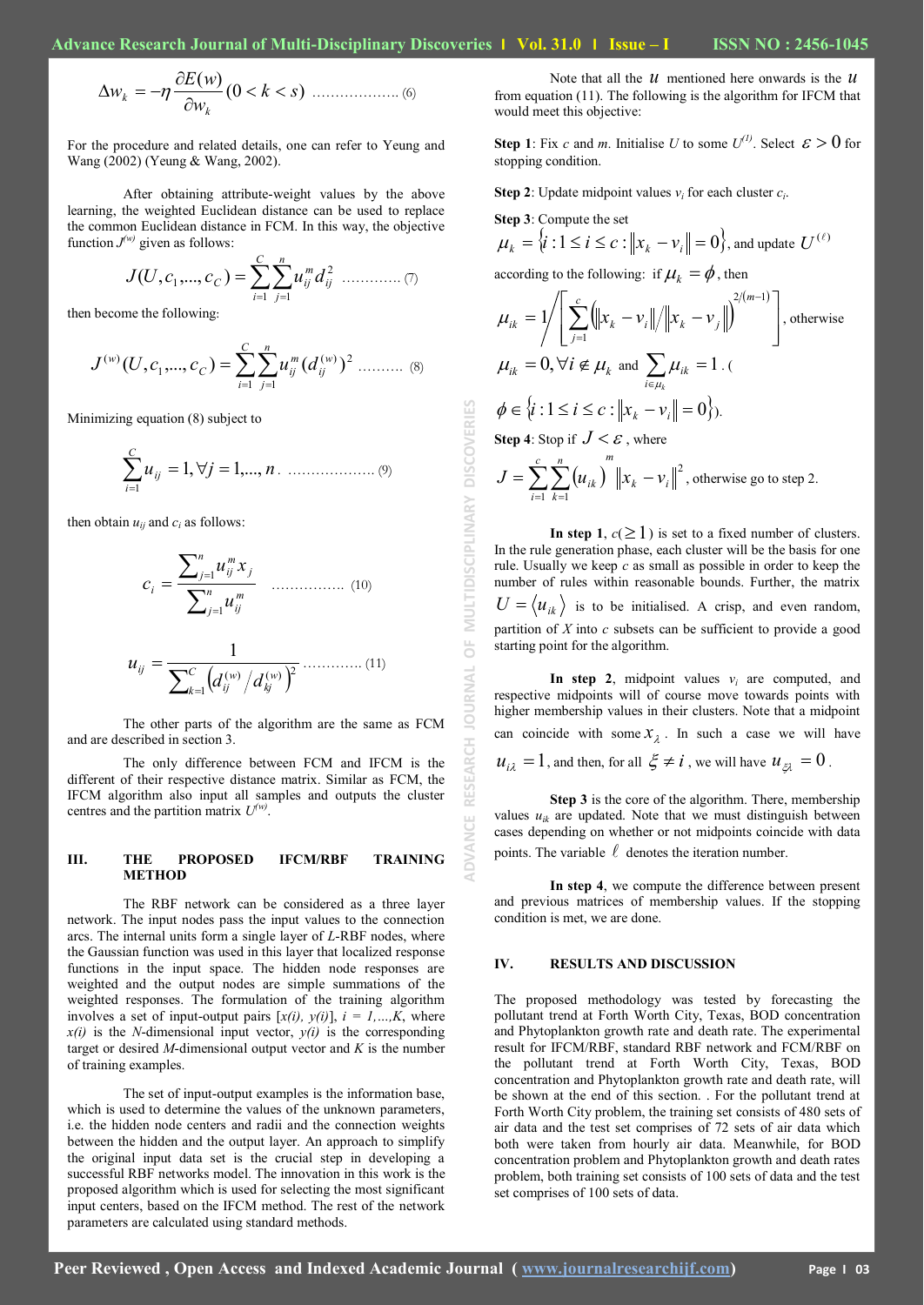**ADVANCE RESEARCH JOURNAL OF MULTIDISCIPLINARY DISCOVERIES**

 $\overline{0}$ 

RN.  $\geq$ 

RESEARCH

**ADVANCE** 

ō

**DISCOV** 

The experiment used the *newrb* function because it represents the general form of a RBF network. Furthermore, the proposed clustering method was implemented by using MATLAB's function. Gaussian basis function was used for both networks with other parameters such as spread was set to default value, so that the performance of the proposed network can be evaluated effectively. Performance of IFCM/RBF, standard RBF network and FCM/RBF in this experiment was measured by comparing the computation time taken for training and the Root Mean Squared Error (RMSE) was used to measure how well both networks approximates the chosen functions and it is given as follow:

 $(ii - yi)^2$  $\frac{1}{1}$ , where t is target output, yi is actual 2 *n*  $ti - yi$ *RMSE n*  $\sum_{i=1}^{n} (ti =$ 

output, and n is total number of data.

The number of centers chose for both FCM clustering method and SFCM clustering method are based on Lim (Aik, 2006) where the taken number of centers can perform the best result compared to other number of centers. Here we chose the number of center for both clustering method as 417 for air pollutant problem, 53 for Phytoplankton problem and 13 for BOD problem.

The database of air quality monitored at Forth Worth city, Texas of United States, data from BOD and Phytoplankton data were selected to test the developed IFCM/RBF network model. For air pollutant problem, the type of pollutant monitored includes carbon monoxide, nitric oxide, nitrogen dioxide, ozone, and oxides of nitrogen. For experimental purposes, hourly updated air quality data which were obtained from Texas Natural Resource Conservation Commission's homepage were used to predict the trend of interested pollutants which are Nitric Oxide, Nitrogen Dioxide and Oxides of Nitrogen. While for Phytoplankton problem, growth rate and death rate were used as the interested values. As for the BOD problem, the BOD concentration was taken as the interested value.

**Table I : Performance comparison for IFCM/RBF network, FCM/RBF network and standard RBF network prediction results for each pollutant in air pollutant problem.**

|                            | N <sub>O</sub>        |             | NO <sub>2</sub>       |             | NOx                   |             |
|----------------------------|-----------------------|-------------|-----------------------|-------------|-----------------------|-------------|
| <b>Method</b>              | <b>CPU</b><br>time(s) | <b>RMSE</b> | <b>CPU</b><br>time(s) | <b>RMSE</b> | <b>CPU</b><br>time(s) | <b>RMSE</b> |
| <b>FCM/RBF</b>             | 51.609                | 0.4819      | 52.719                | 0.3741      | 51.828                | 0.4804      |
| <b>IFCM/RBF</b>            | 51.407                | 0.2098      | 51.792                | 0.2532      | 50.823                | 0.4127      |
| Standard<br>RBF<br>network | 93.281                | 0.1875      | 93.890                | 0.3909      | 94.218                | 0.4776      |

**Table II: Performance comparison for IFCM/RBF network, FCM/RBF network and Standard RBF network prediction results for Growth rate and Death rate in Phytoplankton problem.**

|                                | Growth rate, Gr  |             | Death Rate, Dr         |                 |
|--------------------------------|------------------|-------------|------------------------|-----------------|
| <b>Method</b>                  | $CPU$ time $(s)$ | <b>RMSE</b> | <b>CPU</b> time<br>(s) | <b>RMS</b><br>E |
| <b>FCM/RBF</b>                 | 0.203            | 0.1297      | 0.203                  | 0.1630          |
| <b>IFCM/RBF</b>                | 0.203            | 0.0333      | 0.188                  | 0.0380          |
| <b>Standard RBF</b><br>network | 1.031            | 0.5443      | 1.000                  | 0.6106          |

**Table III: Performance comparison for IFCM/RBF network, FCM/RBF network and standard RBF network prediction results for bod concentration in bod problem.**

|                      | <b>BOD</b> concentration |             |  |  |
|----------------------|--------------------------|-------------|--|--|
| Method               | $CPU$ time $(s)$         | <b>RMSE</b> |  |  |
| <b>FCM/RBF</b>       | 0.094                    | 0.4502      |  |  |
| <b>IFCM/RBF</b>      | 0.078                    | 0.4502      |  |  |
| Standard RBF network | 313                      | 0.4642      |  |  |

Results from Table I and Table II showed that IFCM/RBF networks approximate the chosen functions very well and it outperform the Standard RBF network and FCM/RBF network in the experiments.

From Table I, IFCM/RBF network surpasses the standard RBF and FCM/RBF network in terms of accuracy, learning speed and the network architecture by using training set which consists only 417 centers compared to 480 centers because significant data were chosen as center successfully. This means that, it is possible to find a number of centers such that it will provide a network with reduced complexity, faster training time yet improved accuracy.

From Table II, result shows that IFCM/RBF network once again outperform both the standard RBF and FCM/RBF network in term of accuracy. Even using only half of total 100 centers, it was able to perform such satisfying result. Finally, result from Table III showed that IFCM/RBF network are able to show better training time compare with both FCM/RBF network and Standard RBF network. However, in term of accuracy, IFCM/RBF obtained similar results as FCM/RBF, but still outperformed standard RBF RMSE value.

Generally, both IFCM/RBF network and Standard RBF network performed well in the experiments. The IFCM/RBF network is superior in terms of learning speed and the architecture of the network but it requires a proper value of number of centers for determining the number of input centers.

Reduced number of training set take less computation time and it means shorter training time compared to actual number of training set. From table I, the computation time is reduced to about 44%.

From the results above, we may infer that smaller training sets would use less computation time but produce larger errors compared to actual training set, because there is a significant loss of information which is represented by the original data especially when we try to reduce it into smaller sizes. However, due to the IFCM clustering method able to provide more accurate center for the network, the accuracy and learning speed of the network improve and even outperform the standard RBF itself. Furthermore, a large training set does not guarantee desirable accuracies because it might contain much invalid data that could jeopardize the desired accuracy, not mentioning the size of network it would create and the time taken for training.

There is no denial on the learning speed of the IFCM/RBF network, but it comes with a hefty compensation for the accuracy if the proper value of number of centers is not selected. As the number of centers for the network becomes lesser and it results much simpler network architecture and faster training time. Although the three models provide good results, the network structure, learning speed and accuracy of the IFCM/RBF network is superior compared to the standard RBF network and FCM/RBF network.